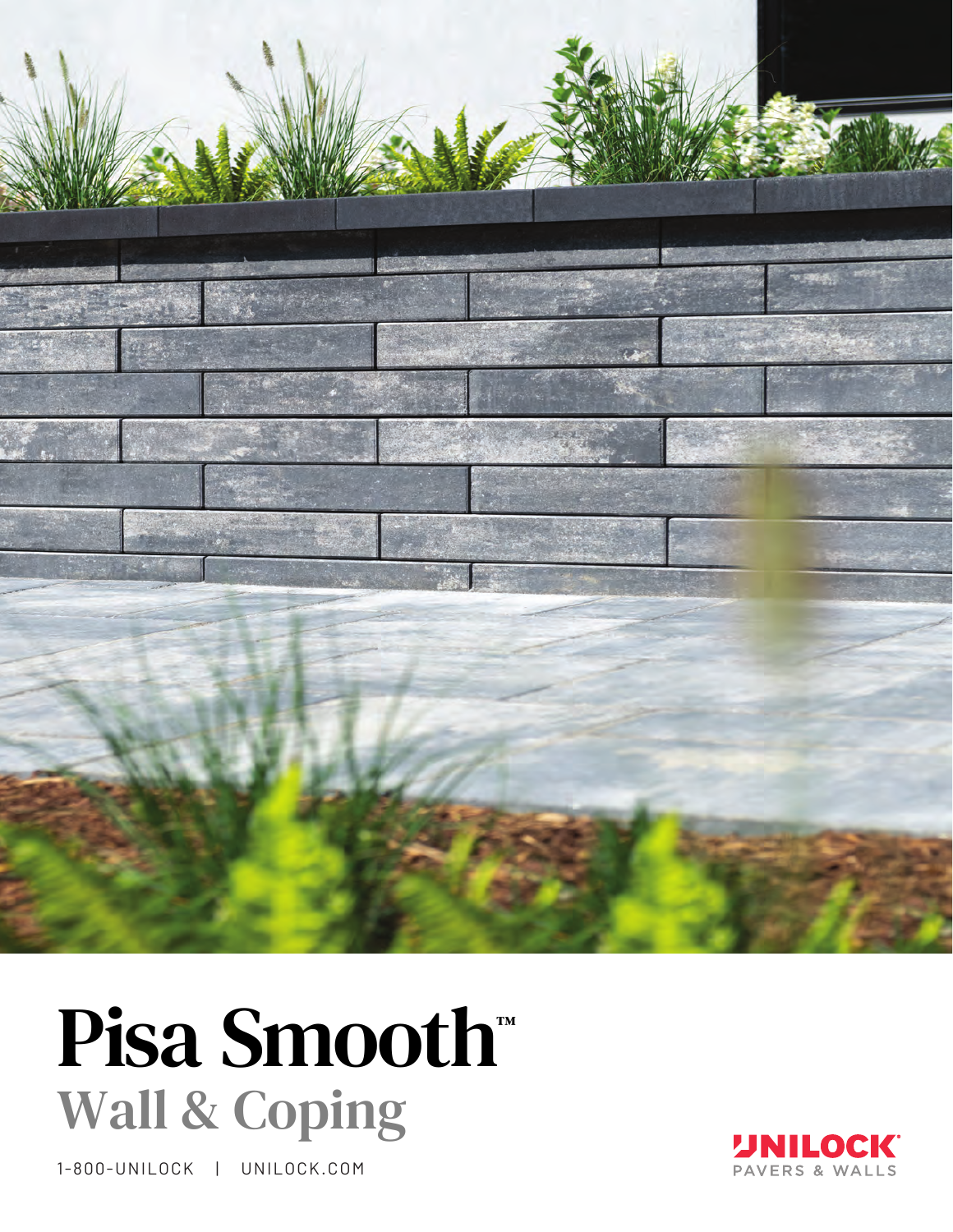# PISA SMOOTH™ **CLASSIC**



GRANITE BLEND

CLIFFSIDE GREY



# PRODUCT ATTRIBUTES

| Visual Appearance | A sleek, linear aesthetic with clean lines and subtle edge details that blend well<br>with both modern and traditional design. |  |
|-------------------|--------------------------------------------------------------------------------------------------------------------------------|--|
| Finish            | Smooth, linear appearance.                                                                                                     |  |

# PRODUCT SPECIFICATIONS



STANDARD 103/4 x 211/2 x 33/8" 275 x 550 x 85mm



U-GRIP™ BASE PAD 14 x 19 x 2" 355 x 482 x 55mm

**UNILOCK** 



*section page 150 for more details*

**COPING**  $13\frac{3}{4} \times 21\frac{1}{2} \times 3\frac{3}{8}$ " 350 x 550 x 85mm CORNER 103/4 x 211/2 x 33/8"

275 x 550 x 85mm



RECOMMENDED ADHESIVE

New orle

Design Specific Geometric Information



See Steps, Treads & Coping



Cross sections are examples, and must not be used for construction.

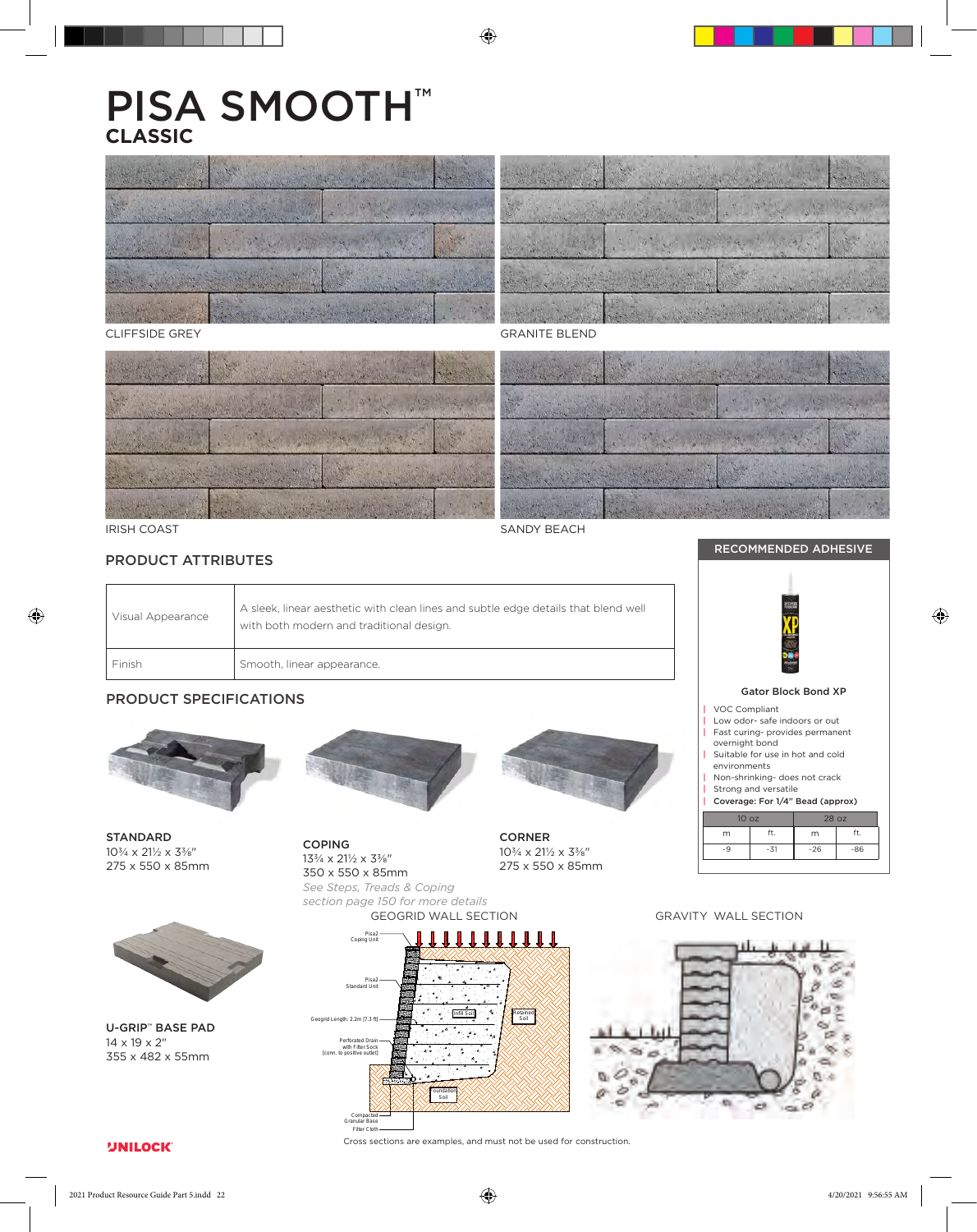#### TECHNICAL INFORMATION

#### ASTM C 1372 Standard Specifications for Dry-Cast Segmental Retaining Wall Units

- Conforms to:
- C140 for Absorption and Compressive Strength > 3000 PSI
- C1262 for Freeze Thaw Durability <1% mass loss
- C1372 Overall dimensional variations permissable for width, height and length  $+/- 1/8$ " ( $+/-3$  mm)

#### Unilock standards exceed 5,000 PSI for Pisa' Smooth products with:

- 4% absorption avg.
- 5% absorption max.

• Dimensional Accuracy +/- 1/8" (+/-3 mm)

*Test results available upon request*

#### Meets the U.S. Architectural & Transportation Barrier Compliance Board Slip-Resistance Surfaces Advisory Guidelines

# LEED INFORMATION

#### Materials & Resources: LEED V4:

Building Product Disclosure and Optimization

Sourcing of Raw Materials - Sourcing of Raw Materials and Extraction **• 1 point** Sourcing of Raw Materials - Leadership Extraction Practices **• 1 point** Material Ingredient Reporting - Material Ingredient Reporting **• 1 point** Material Ingredient Reporting - Material Ingredient Optimization **• 1 point** Environmental Product Declaration **• 1 point**

If required, summary test data shall be provided with the SRW Design and shall include: a) SRW Unit shear strength as per ASTM D6916

b) SRW Unit - Geosynthetic Reinforcement connection strength as per ASTM D6638

# PRODUCT DATA

|                                                              | Face Feet Per |       |               | Linear Feet Per |               | Units Per | Per Bundle   |                 |       | Lbs Per       |
|--------------------------------------------------------------|---------------|-------|---------------|-----------------|---------------|-----------|--------------|-----------------|-------|---------------|
| Stones & Bundling                                            | Bundle        | Unit  | <b>Bundle</b> | Unit            | <b>Bundle</b> | Face Feet | Layers       | <b>Sections</b> | Unit  | <b>Bundle</b> |
| <b>Gormley Manufacturing: U-Grip - Gormley Manufacturing</b> |               |       |               |                 |               |           |              |                 |       |               |
| Standard                                                     | 24.18         | 0.503 | 86.61         |                 | 48            |           | <sub>b</sub> |                 | 48.14 | 2,311         |
| Corner Unit                                                  | 24.18         | 0.503 | 129.92        |                 | 48            |           | b            |                 | 60    | 2,880         |
| Coping Unit                                                  | 18.12         | 0.503 | 64.96         |                 | 36            |           | b            |                 | 76.74 | 2.763         |
| U-Grip Base Pad                                              |               |       | 85.39         | 1.581           | 54            |           | O            |                 | 46    | 2,500         |

Notes: Sold in full bundles only. Maximum height – 36" (under optimum conditions) but can be engineered for walls that require to be higher. Higher walls can be achieved using geogrid reinforcement. Automatic setback is 34" per row. Engineering services are available. Contact your Unilock Territory Manager or call 1-800-UNILOCK for further information. \*For custom options, please contact your Unilock Territory Manager.

### APPLICATIONS



Garden Walls & Seat Walls



Steps

For coping options, we recommend using Ledgestone™, Natural Stone, Universal Coping or Pisa Coping.

#### *\*Things to know:*

Handling and Installation – Product is installed using Unilock Concrete Adhesive to secure corners and all rows. Base preparation may vary according to soil and climate conditions. Maximum height is 24" including the unit in the ground (under optimum conditions). Based on 12" deep wall coverage = 21.4 sqft per bundle. Based on an 8" deep wall coverage = 32 sqft per bundle.